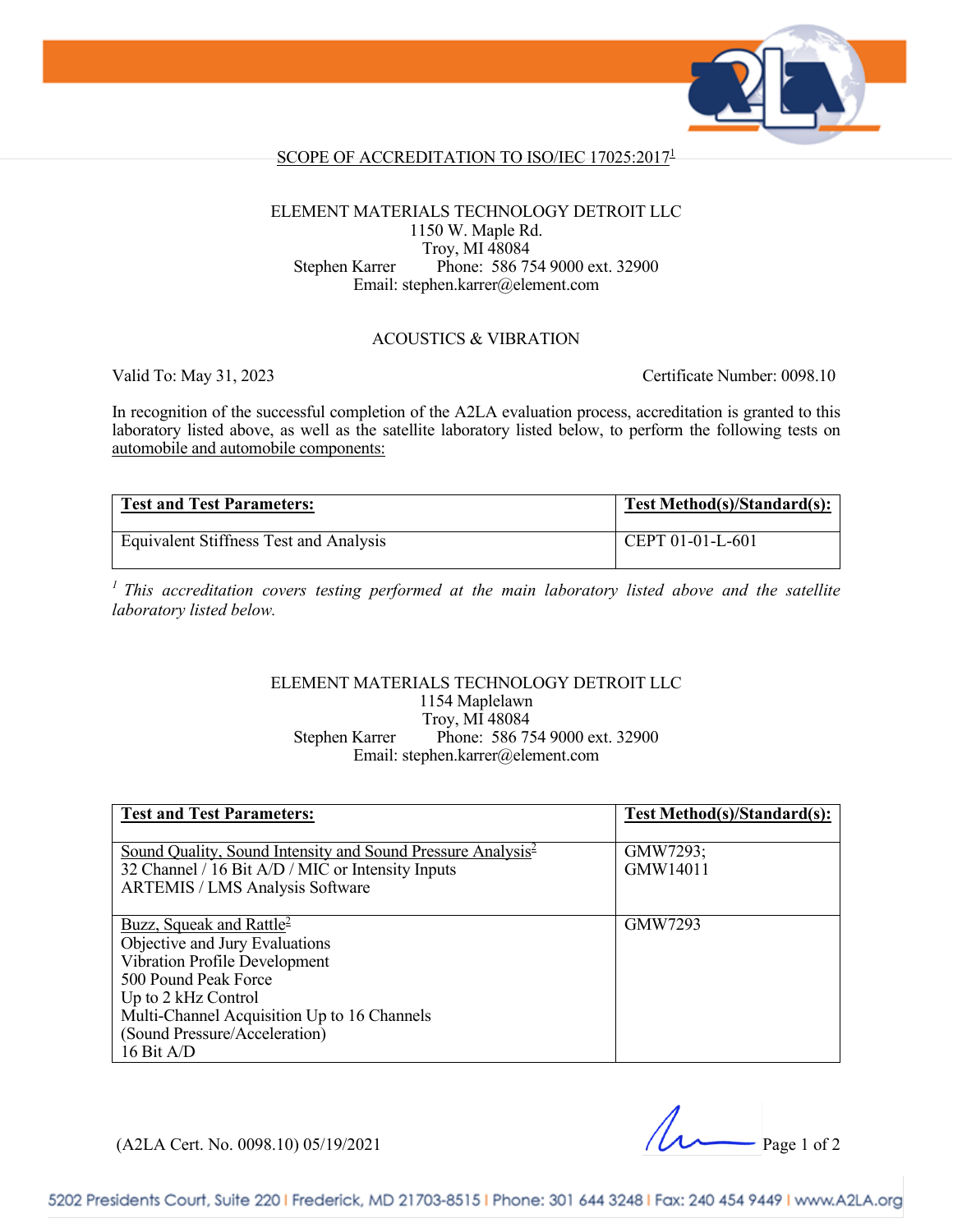| <b>Test and Test Parameters:</b>                                                                                                                                    | Test Method(s)/Standard(s):   |
|---------------------------------------------------------------------------------------------------------------------------------------------------------------------|-------------------------------|
| Experimental Modal Analysis $\frac{2}{3}$<br>16 Bit $A/D$<br>LMS SCADAS 24 Bit D/A                                                                                  | CETP 01-12-E-404;<br>GMW14096 |
| Road Noise and Vibration Measurements <sup>2, 3</sup><br>Up to 32 Channels<br>$100 K - Samples/Simultaneous$<br>$+/- 10V$ Input<br><b>ICP</b> Input<br>16 Bit $A/D$ | VADA 06-044                   |
| Equivalent Stiffness Test and Analysis                                                                                                                              | CEPT 01-01-L-601              |

2 *Also using customer supplied test methods, or methods developed by the lab and approved by the client, within the parameters listed above.* 3 *This laboratory performs field testing activities for these tests*

 $($ A2LA Cert. No. 0098.10) 05/19/2021 Page 2 of 2